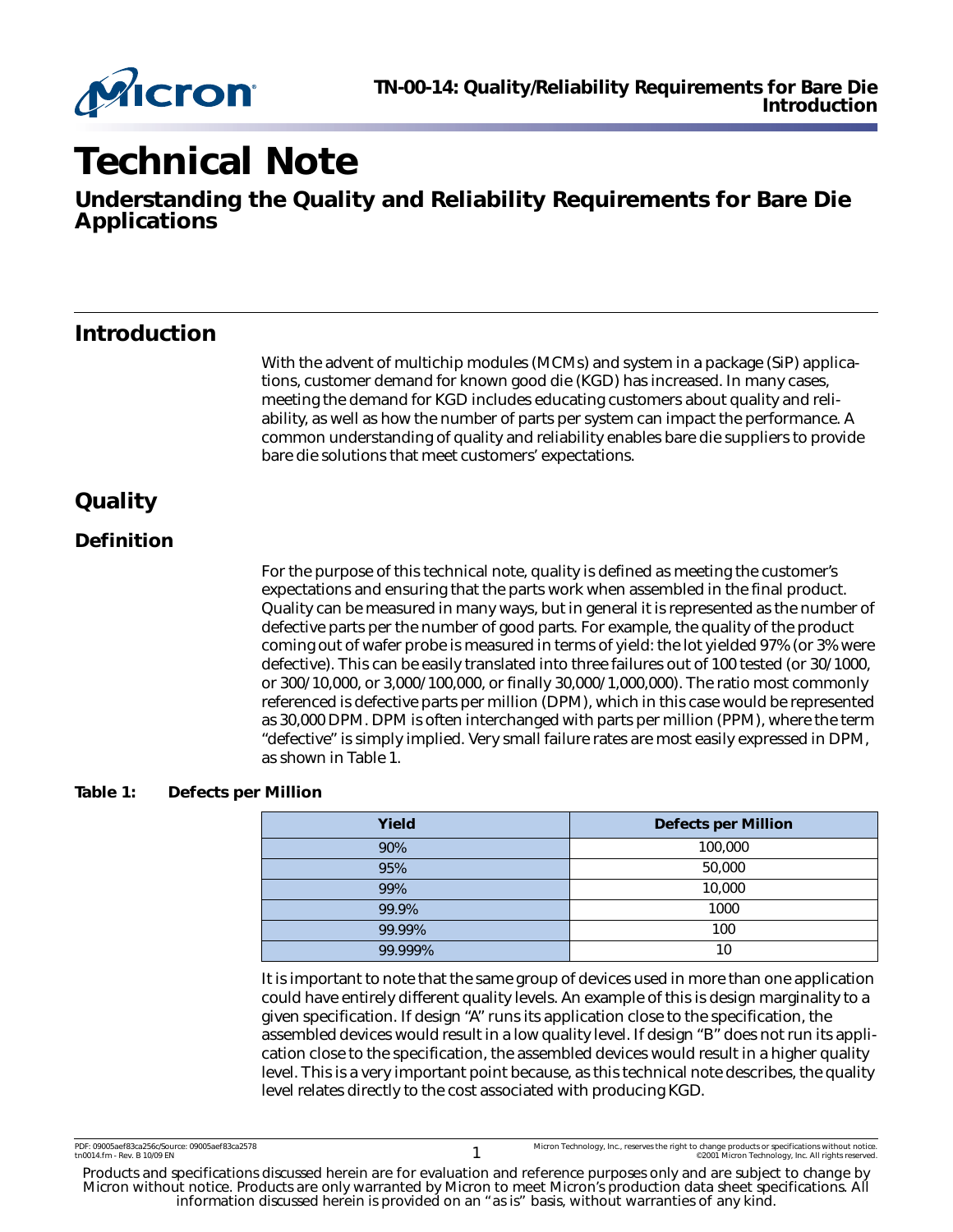

Memory manufacturers rely on the device data sheet as the quality metric. The effectiveness of the manufacturing and test process is measured by monitoring the outgoing quality levels to a set of tests that use the data sheet as a reference. Manufacturers spend a large amount of test time looking at every conceivable electrical specification from the data sheet. Historically, this testing is performed after assembly on individual units so the manufacturer can take advantage of parallel test systems.

In some cases, manufacturers test as many as 8,192 units at one time in the burn-in ovens. High-speed test equipment typically runs 256 devices at a time. For KGD, where 100% of the testing must be done at wafer-level, this parallelism drops to 64 parts at a time. It is easy to see that the cost of performing the same level of testing on a wafer is, at a minimum, four times as expensive and, at the maximum, 128 times as expensive.

Referring back to the example about design marginality, customer "A" may be willing to pay for the extra testing at wafer level, but customer "B" would receive no benefit from this added cost. This leads to the first critical point:

• Cost-effective KGD requires application-specific testing.

#### **Parts per System**

The number of parts per system affects the quality level. For example, in a system with a single die, the customer will experience an initial test failure rate equal to the DPM for the application. If the DPM is 10,000, the customer will see a yield loss of 1% due to component-related quality (assembly defects will be above and beyond this). However, as the number of parts per system increases, the failure rate increases.

The initial test failure rate will be the product of all of the yields of the various die on the module:

 $Yt = Y1 \times Y2 \times Y3$ ..... $Yn$ 

Where: Yt is the overall yield Y1 is the yield for component 1 Y2 is the yield for component 2 Y3 is the yield for component 3 Yn is the yield for component n

If all the components on the module are the same type of die, the formula is simplified to:

 $Yt = Y1<sup>n</sup>$ 

Where: Yt is the overall yield Y1 is the yield for component 1 N is the number of parts per system

[Table 2 on page 3](#page-2-0) shows how the number of parts per system and the quality level affects the yield of a system.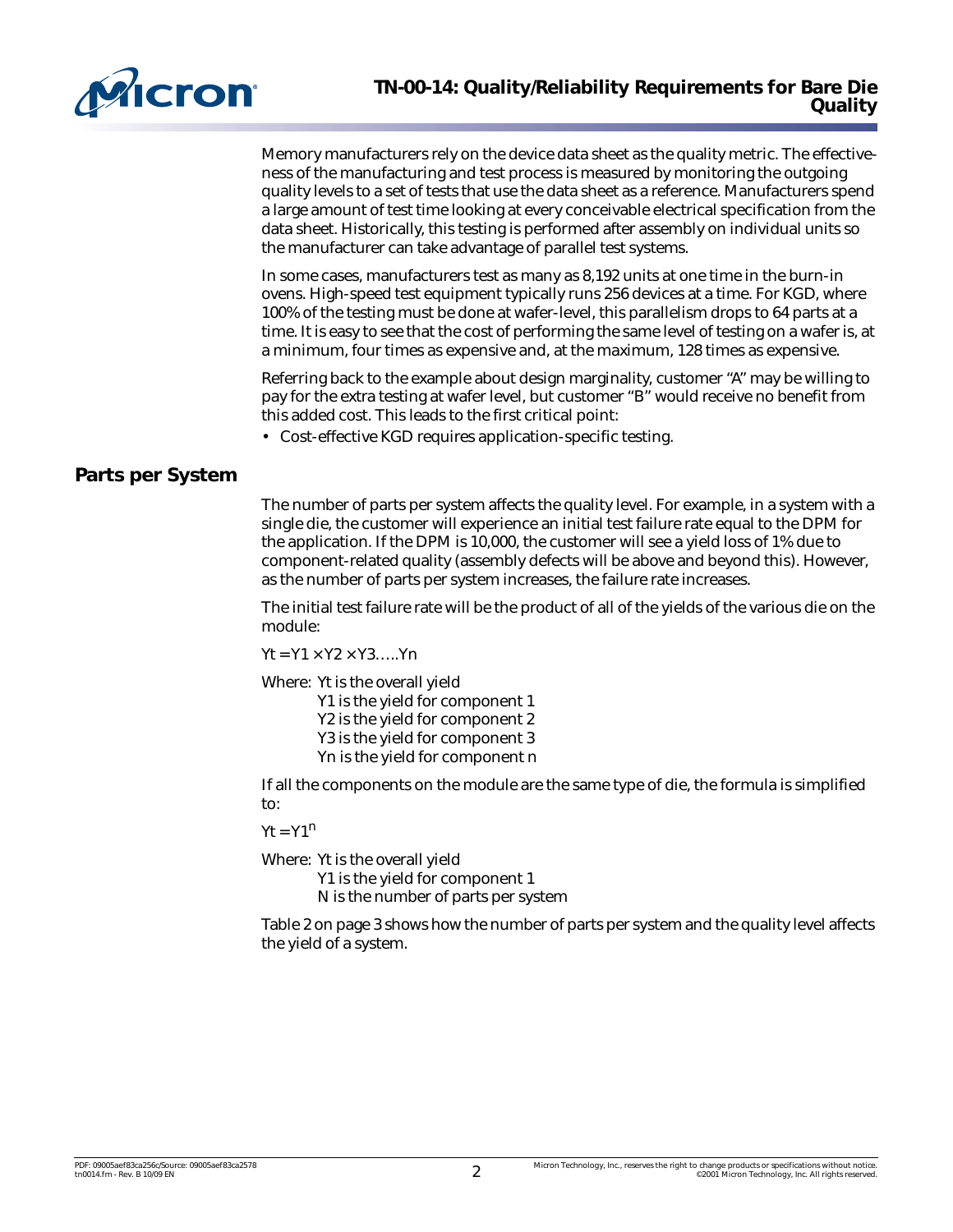

<span id="page-2-0"></span>

|        |            | <b>Number of Parts per System</b> |                |        |        |        |                 |        |
|--------|------------|-----------------------------------|----------------|--------|--------|--------|-----------------|--------|
| Yield  | <b>DPM</b> |                                   | $\overline{2}$ | 4      | 8      | 16     | 32 <sub>2</sub> | 64     |
| 90%    | 100,000    | 90.00%                            | 81.00%         | 65.61% | 43.05% | 18.53% | 3.43%           | 0.12%  |
| 91%    | 90,000     | 91.00%                            | 82.81%         | 68.57% | 47.03% | 22.11% | 4.89%           | 0.24%  |
| 92%    | 80,000     | 92.00%                            | 84.64%         | 71.64% | 51.32% | 26.34% | 6.94%           | 0.48%  |
| 93%    | 70,000     | 93.00%                            | 86.49%         | 74.81% | 55.96% | 31.31% | 9.81%           | 0.96%  |
| 94%    | 60,000     | 94.00%                            | 88.36%         | 78.07% | 60.96% | 37.16% | 13.81%          | 1.91%  |
| 95%    | 50,000     | 95.00%                            | 90.25%         | 81.45% | 66.34% | 44.01% | 19.37%          | 3.75%  |
| 96%    | 40,000     | 96.00%                            | 92.16%         | 84.93% | 72.14% | 52.04% | 27.08%          | 7.33%  |
| 97%    | 30,000     | 97.00%                            | 94.09%         | 88.53% | 78.37% | 61.43% | 37.73%          | 14.24% |
| 98%    | 20,000     | 98.00%                            | 96.04%         | 92.24% | 85.08% | 72.38% | 52.39%          | 27.45% |
| 99%    | 10,000     | 99.00%                            | 98.01%         | 96.06% | 92.27% | 85.15% | 72.50%          | 52.56% |
| 99.90% | 1.000      | 99.90%                            | 99.80%         | 99.60% | 99.20% | 98.41% | 96.85%          | 93.80% |
| 99.99% | 100        | 99.99%                            | 99.98%         | 99.96% | 99.92% | 99.84% | 99.68%          | 99.36% |

### **Reliability**

### **Definition**

For the purpose of this technical note, reliability is defined as *how long* the device continues to meet the customers' expectations. Note the reference to time (how long) versus quality, which is measured one time at initial test only. Reliability is typically expressed in failures in time, or as a FIT rate. A FIT is a failure per billion device hours. If a group of devices has a FIT rate of 100, the customer should expect there to be 100 failures per billion device hours.

To complicate matters, the FIT rate of a group of parts is not constant. Many studies have shown that the reliability failure rate starts high and eventually drops to a constant level (see [Figure 1\)](#page-2-1). Manufacturers use burn-in to remove the devices that make up the early failures before the product is shipped. Even with the early failures removed from the population, the failure rate is reduced, but never eliminated. This leads to the second critical point:

• No amount of burn-in can reduce the failure rate to zero.

#### <span id="page-2-1"></span>**Figure 1: Hazard Rate Curve**

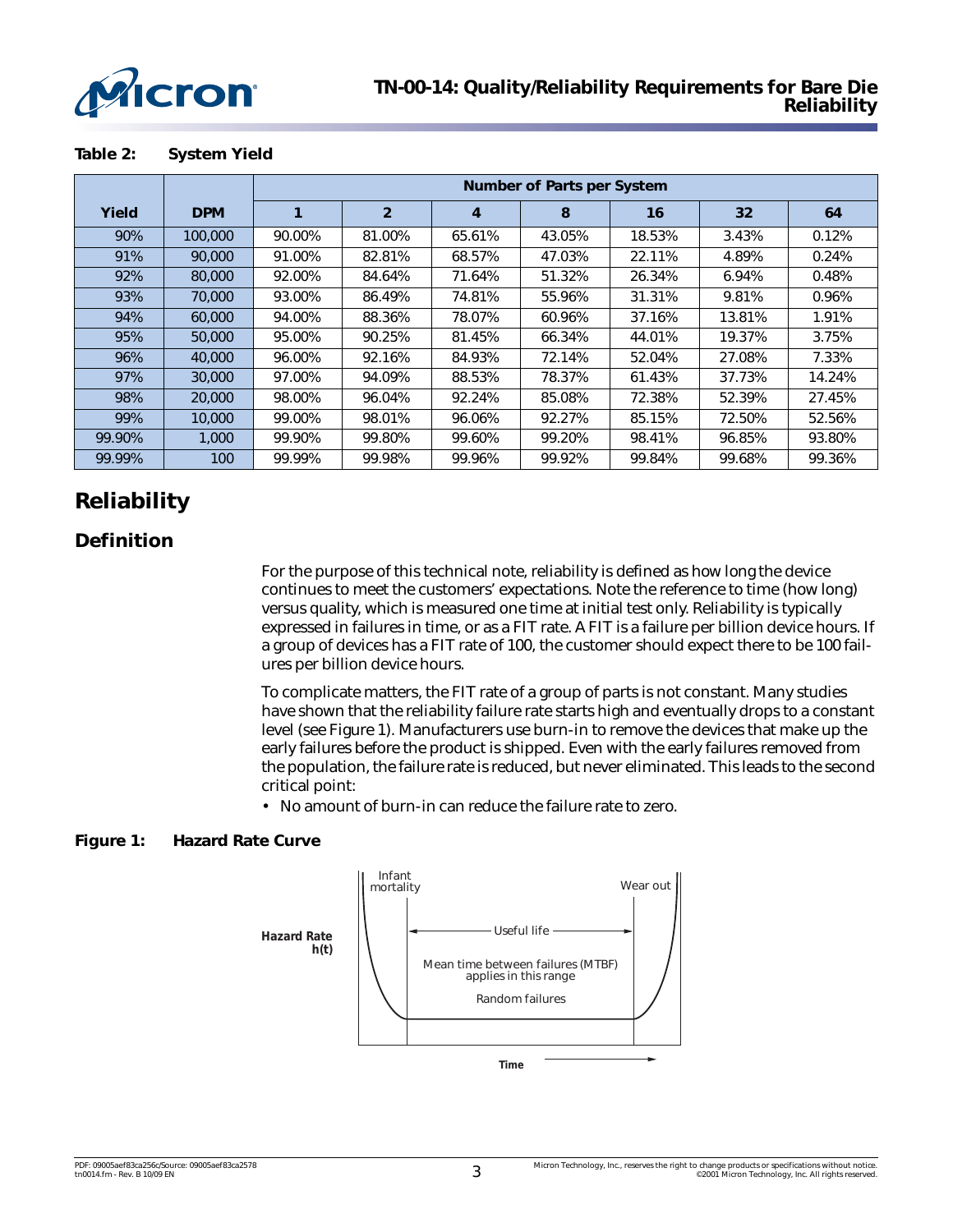

As previously mentioned, manufacturers use burn-in to remove the early failures from the population. However, with KGD, the ability to burn-in product is significantly hampered. The industry (including Micron) is spending a great deal of time studying wafer level burn-in, discrete die burn-in, as well as various types of stress testing. While these methods remove the early failures from bare die populations, they are not yet able to match the cost effectiveness of burn-in on packaged parts. By understanding a customer's requirements, the proper amount of screening can be applied at the wafer or discrete die level to meet the customer's expectations at a reasonable cost. This leads to the third critical point:

• Reliability levels as high as those of packaged parts can be achieved with KGD, but the cost is much higher.

#### **Parts per System**

The number of parts per system affects the required reliability level. For example, if a system has one part, the system will accumulate one device hour every hour. If the system has 10 parts, it will accumulate 10 device hours every hour, etc. This leads to the fourth critical point:

• The level of reliability required depends directly on the number of parts per system.

To present FIT rates in a way that makes sense to the end user, manufacturers often convert the value to a mean time between failures (MTBF). The MTBF can be calculated after the FIT rate and the number of parts per system are known. The MTBF predicts the average time before the first failure occurs. MTBF is sometimes referred to as mean time to failure (MTTF). [Table 3](#page-3-0) summarizes the effect on the MTBF by the number of parts per system and the failure rate of the population. The data in [Table 3](#page-3-0) indicates the estimated number of years before the average system will fail. As the table clearly indicates, most MCM or SiP applications with very few die can get by with failure rates much higher than applications with many die.

|                  | <b>Number of Parts per System</b> |          |          |          |         |         |         |        |        |        |
|------------------|-----------------------------------|----------|----------|----------|---------|---------|---------|--------|--------|--------|
| <b>FIT</b>       |                                   |          |          | 8        | 16      | 32      | 64      | 128    | 256    | 512    |
|                  | 114155.25                         | 57077.63 | 28538.81 | 14269.41 | 7134.70 | 3567.35 | 1783.68 | 891.84 | 445.92 | 222.96 |
| 10 <sup>1</sup>  | 11415.53                          | 5707.76  | 2853.88  | 1426.94  | 713.47  | 356.74  | 178.37  | 89.18  | 44.59  | 22.30  |
| 100 <sub>1</sub> | 1141.55                           | 570.78   | 285.39   | 142.69   | 71.35   | 35.67   | 17.84   | 8.92   | 4.46   | 2.23   |
| 1000             | 114.16                            | 57.08    | 28.54    | 14.27    | 7.13    | 3.57    | 1.78    | 0.89   | 0.45   | 0.22   |
| 10,000           | 11.42                             | 5.71     | 2.85     | 1.43     | 0.71    | 0.36    | 0.18    | 0.09   | 0.04   | 0.02   |

<span id="page-3-0"></span>**Table 3: Mean Time Between Failures (in Years)**

The MTBF is useful from a consumer, or end customer point of view. For example, if a consumer buys a system with 16 devices that have a FIT rate of 100, the consumer would expect an average life of 71.35 years. If the manufacturer of that system sold 32 units, the manufacturer would expect the first failure to be seen in 2.23 years because the entire population is 512 parts. Some unfortunate consumer will always have the first failure. If enough units are sold, the first failure will occur very early, but the average consumer will still see a 71.35 year MTBF. Although this point is slightly confusing, the fact is that the failure rate is not zero; and if enough parts are used, the first failure will occur early. What is important is that the average system will more than exceed the consumer's expectation.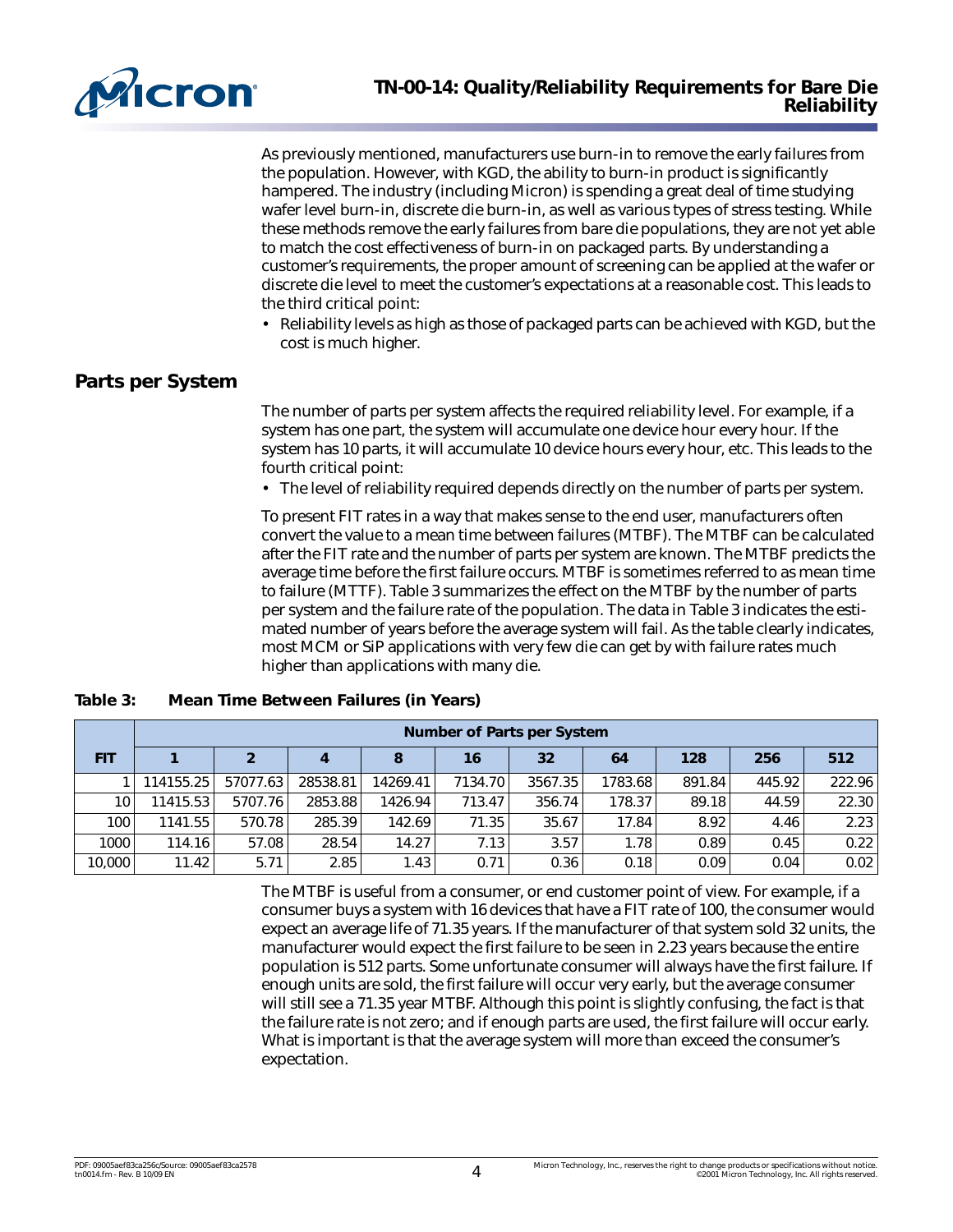

### **Summary**

The following key points are essential to understanding the quality and reliability requirements for bare die applications:

- 1. Cost-effective KGD requires application-specific testing.
- 2. No amount of burn-in can reduce the failure rates to zero.
- 3. Reliability levels as high as those of packaged parts can be achieved with KGD, but the cost is much higher.
- 4. The reliability level required depends directly on the number of parts per system.

8000 S. Federal Way, P.O. Box 6, Boise, ID 83707-0006, Tel: 208-368-3900 [www.micron.com/productsupport Customer Comment Line: 800-932-4992](http://www.micron.com/support/productsupport.aspx) Micron and the Micron logo are trademarks of Micron Technology, Inc. All other trademarks are the property of their respective owners.